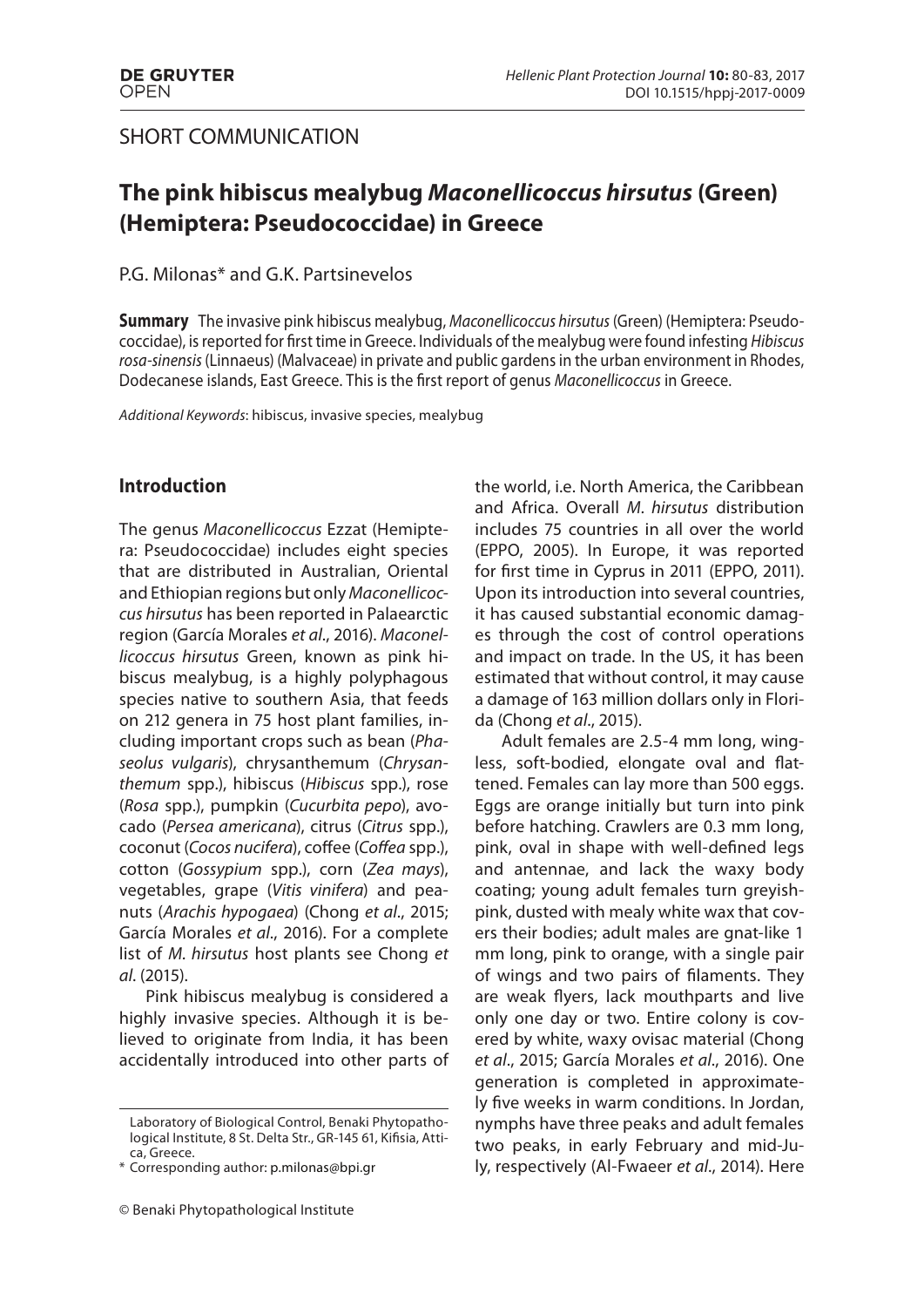we report the first presence of  $M$ . hirsutus in Greece.

Feeding by larvae and adults causes characteristic symptoms on the damaged plants. During feeding both larvae and adults inject toxic saliva that causes curling and contortion of leaves. Infested plants become stunted, swollen with leaf curl, shortened internodes or malformed stems. Damage varies according to the susceptibility of each host species; in highly susceptible plants feeding can ultimately cause the death of the plant (EPPO, 2005; Vitullo et al., 2009; Hoy et al., 2014; García Morales et al., 2016).

#### **Materials and Methods**

Infested hibiscus plants were found on the island of Rhodes (36°26'1.49"N and 28°13'28.54"E) in September 2014 and samples were sent to BPI. New samples were sent to BPI collected from the Municipality of Rhodes coming from Hibiscus sp. (Malvaceae), Ceratonia silique (Fabaceae), Erythrina sp. (Fabaceae) and Bauhinia sp. (Fabaceae) in autumn of 2016. All of them are known host plants of M. hirsutus. Microscopic slides were prepared following the procedure described by Kosztarab and Kozár (1988) and identified according to description and illustration by Williams and Watson (1988). Specimens are deposited at the Biological Control Laboratory of BPI.

*Material examined:* Rhodes (Dodecanese islands); 02.ix.2014, 2  $\mathcal{Q} \mathcal{Q}$ , Hibiscus sp. (Malvaceae); Rhodes, 02.ix.2014 1  $QQ$  Hibiscus sp. (Malvaceae); Rhodes; 13.xii.2016, 2  $\mathcal{Q} \mathcal{Q}$ , Hibiscus sp (Malvaceae); Rhodes; 13.xii.2016, 1  $\mathcal{Q} \mathcal{Q}$ , Hibiscus sp. (Malvaceae).

### **Results and Discussion**

This is the first record of the pink hibiscus mealybug, M. hirsutus in Greece. Reports from local authorities from the island of Rhodes had pointed out that infestation has expanded within the island during the years 2014-2016. No other outbreaks or records of M. hirsutus have been reported outside Rhodes. The specific pathway of introduction of the species into Rhodes is unknown. However, long distance dispersal of the pest is likely to occur through movement of infested plant material and to a lesser extend with infested fruits and cut flowers (EPPO 2005).

The introduction of the pink hibiscus mealybug in Rhodes without its natural enemies could pose a serious threat for several crops of high economic importance, such as vegetables, vineyards and ornamental plants in urban areas and in nurseries. Control efforts of the mealybug should principally focus on the identification and mapping of the actual infested area on the island of Rhodes in order to design an efficient management plan that would restrict further spread of the pest in the area. A sustainable solution should definitely include the careful introduction of its natural enemies following all the appropriate procedures for such an approach.

Because of the minimum tolerance level for M. hirsutus damage, intense management approaches are often required. Management tactics include monitoring, cultural, biological and chemical treatments. Observations for typical damage symptoms like bunchy top, honeydew and sooty-mold presence can help in the identification of infestation spots. The pheromone of M. hirsutus has been identified and can be used in pheromone traps for monitoring and detection especially in areas with low infestation density. Monitoring with pheromone traps is also useful for timing insecticide applications.

After its introduction into a new area M. hirsutus is usually difficult to eradicate due to its high reproductive ability and polyphagy. In areas where it has been established, long standing sustainable management has been provided by biological control. Especially, classical biological control attempts have been quite successful (Kairo et al., 2000). Several natural enemies have been associated with M. hirsutus, including specialist and generalist parasitoids and predators. In classical biological control the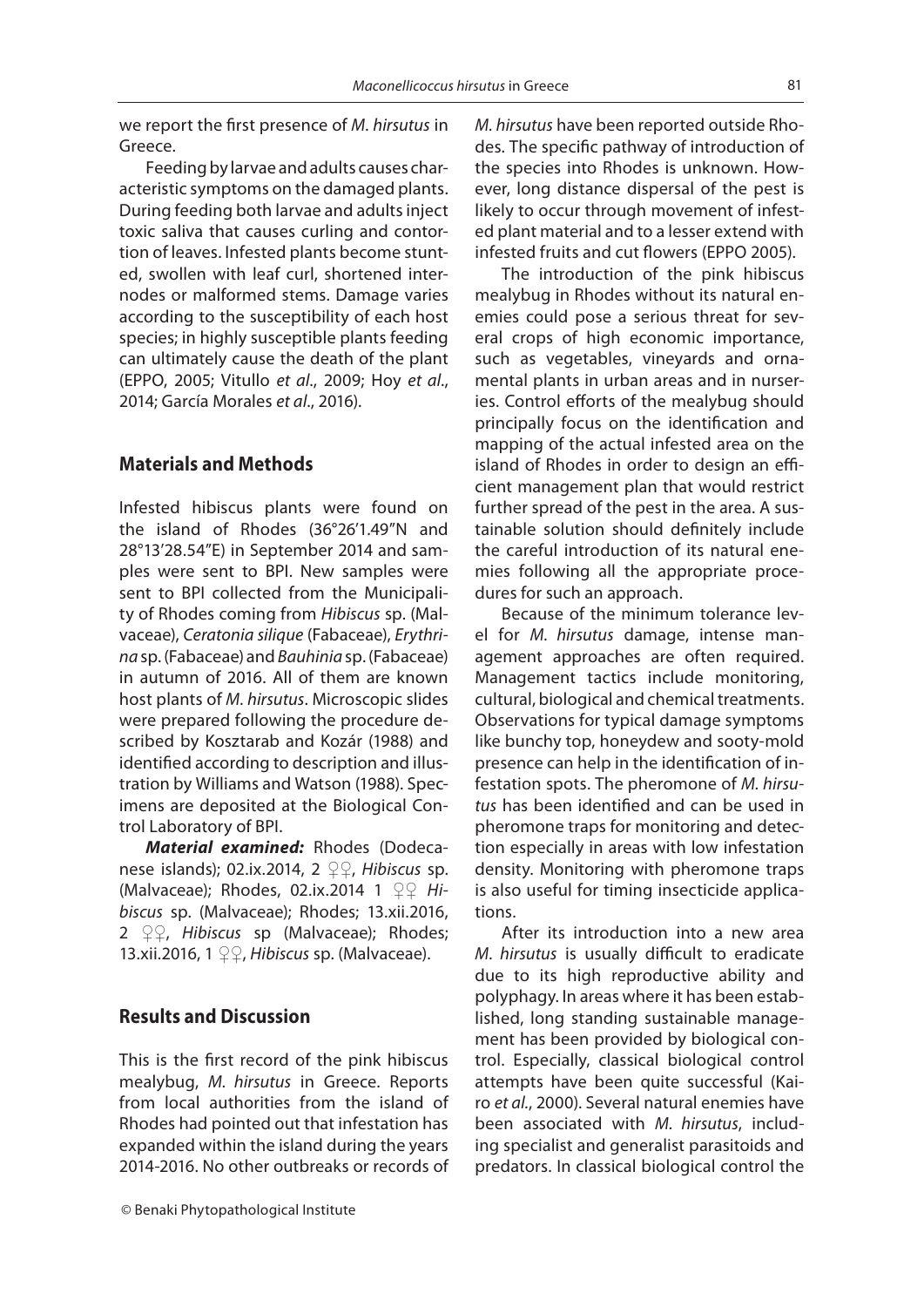predatory species Cryptolaemus montrouzieri Mulsant (Coleoptera: Coccinellidae) and the parasitoids Anagyrus kamali Moursi and Gyranusoidea indica Shafee, Alam and Agarwal (Hymenoptea: Encyrtidae) are regarded as most commonly used biological control agents (Chong et al., 2015). The releases of the above parasitoids and predators have resulted in very successful control of M. hirsutus in Central America (Chong et al., 2015).

The use of contact insecticides may result in scarce control of the scale population due to the cryptic behaviour and the waxy covering of the mealybug bodies. Therefore, any applications should follow after careful monitoring for the presence of crawlers which are the most susceptible stage. Systemic insecticides might have a higher efficacy on reducing M. hirsutus populations. Nevertheless, application of insecticides should be avoided when biological control efforts are taking place. At present, no insecticide against M. hirsutus is registered in Greece.

We would like to thank the two anonymous reviewers for their valuable comments.

#### **Literature Cited**

- Al-Fwaeer, M., Abu-Obaid, I., Al-Zyoud, F., Abo-Alosh, A. and Halaybeh, M. 2014. Population Dynamics of the Hibiscus Mealybug Maconellicoccus hirsutus Green (Hom., Pseudococcidae) and Its Parasitoid on Guava Trees in Madaba-Jordan. International Journal of Agriculture and Forestry, 4(3): 171-177.
- Chong, J.H., Aristizabal, F.L. and Arthurs, P.S. 2015. Biology and Management of Maconellicoccus hirsutus (Hemiptera: Pseudococcidae) on Ornamental Plants. Journal of Integrated Pest Management, 6 (1): 1-14.
- Chong, J.H. Roda, LA and Mannion, M.C. 2008. Life History of the Mealybug, Maconellicoccus hirsutus (Hemiptera: Pseudococcidae), at Constant Temperatures. Environmental Entomology, 37(2): 323-332.
- EPPO, 2005. Data sheets on quarantine pests. Maconellicoccus hirsutus. OEPP/EPPO, Bulletin, 35: 413- 415.
- EPPO, 2011. First report of Maconellicoccus hirsutus in Cyprus. EPPO Reporting Service, No 4 Paris, 2011- 04-01.
- García Morales, M., Denno, B.D., Miller, D.R., Miller, G.L., Ben-Dov, Y. and Hardy, N.B. 2016. ScaleNet: A literature-based model of scale insect biology and systematics. Database. doi: 10.1093/database/bav118. http://scalenet.info.
- Hoy, A.M., Avas, H. and Nguyen, Ru, 2014. Pink hibiscus mealybug Maconellicoccus hirsutus. UF/IFAS University of Florida. Database http://entnemdept.ufl.edu/creatures/ (Assessed 28/12/2016).
- Kairo, T.K.M., Pollard, V.G., Peterkin, D.D. and Lopez, V.F. 2000. Biological control of the hibiscus mealybug, Maconellicoccus hirsutus Green (Hemiptera: Pseudococcidae) in the Caribbean. Integrated Pest Management Reviews, 5: 241– 254.
- Kosztarab, M. and Kozár, F. 1988. Scale insects of central Europe. Boletin del Museo de Entomologia de la Universidad del Valle Akademiai Kiado. Budapest. 456 p.
- Vitullo, J., Zhang, A., Mannion, C. and Bergh, J.C. 2009. Expression of feeding symptoms from pink hibiscus mealybug (Hemiptera: Pseudococcidae) by commercially important cultivars of hibiscus. Florida Entomologist, 92(2): 248-254.
- Williams, D.J. and Watson, G.W. 1988. The Scale Insects of the Tropical South Pacific Region. Pt. 2: The Mealybugs (Pseudococcidae). CAB International Wallingford, U.K. 260 pp.

Received: 10 January 2017; Accepted: 26 April 2017